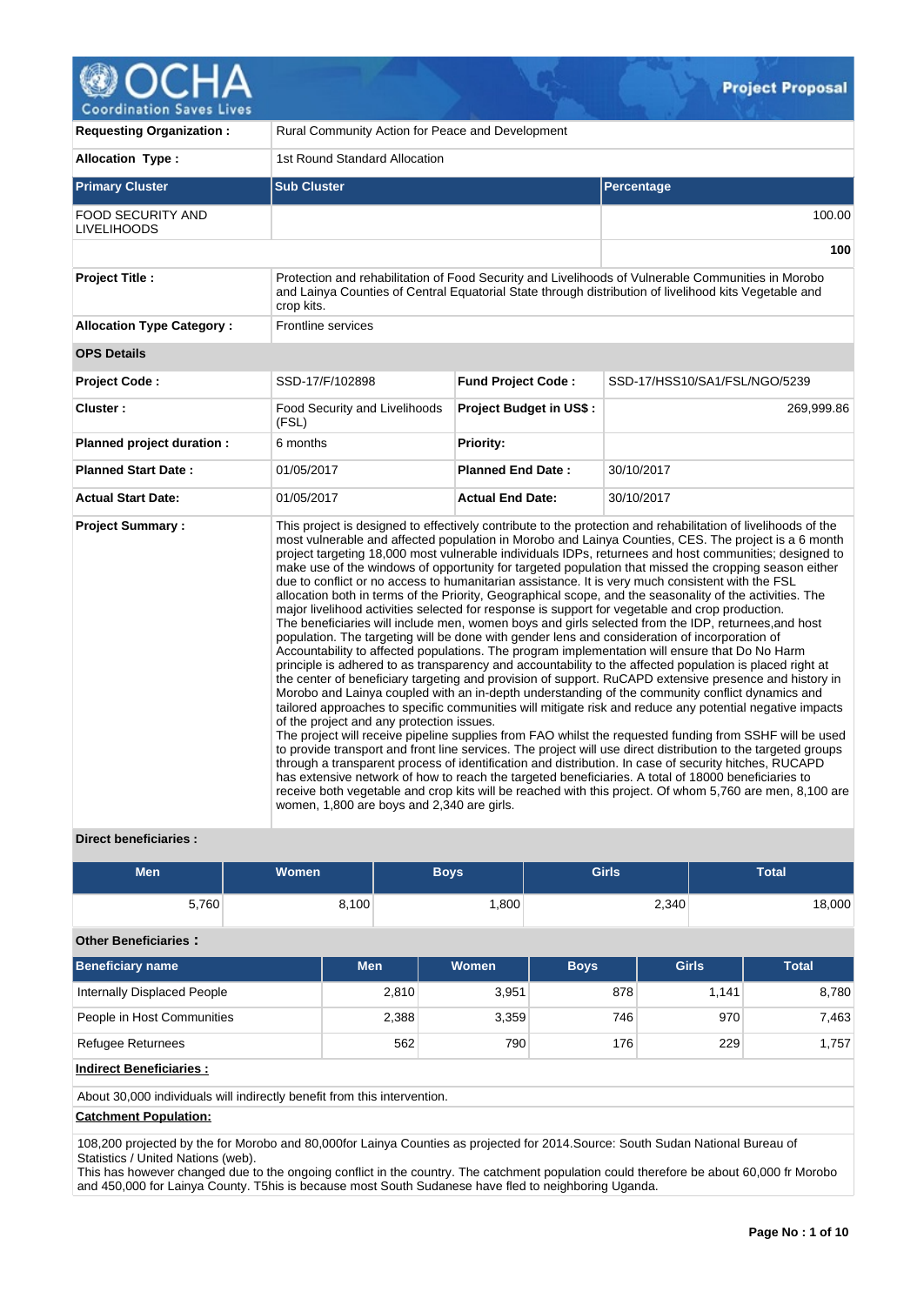### **Link with allocation strategy :**

The project not only contributes to the overall 2017 HRP but also contributes directly to the FSL Cluster objective 2 "Protect and promote emergency livelihoods to enhance coping mechanisms and improve access to food"; but also to the overall SO2 which is " Protect the rights and uphold the dignity of the most vulnerable". This aims at providing livelihood inputs to the population in need, in order to allow them to resume their livelihoods and decrease their dependence on food aid. Livelihood inputs that are considered for this intervention are vegetable seeds, crop seeds and agricultural tools.; Furthermore, the provision of such inputs is key to increasing self-sufficiency among the target populations and decreasing their dependence on food aid as well recover from the recent heavy conflict shocks and alleviate them from risks of hunger/famine, malnutrition and total collapse of their livelihoods.

#### **Sub-Grants to Implementing Partners :**

| <b>Partner Name</b>                                   | <b>Partner Type</b> | <b>Budget in US\$</b> |
|-------------------------------------------------------|---------------------|-----------------------|
|                                                       |                     |                       |
| Other funding secured for the same project (to date): |                     |                       |

**Other Funding Source Other Funding Amount**

## **Organization focal point :**

| <b>Name</b>                  | <b>Title</b>        | Email               | <b>IPhone</b> |  |  |  |  |
|------------------------------|---------------------|---------------------|---------------|--|--|--|--|
| <sup>'</sup> Salome Lukorito | project coordinator | rucapd.ss@gmail.com | +211954150101 |  |  |  |  |
| <b>BACKGROUND</b>            |                     |                     |               |  |  |  |  |

### **1. Humanitarian context analysis**

According to the IPC January -July 2017, the food security situation in South Sudan has continued to deteriorate to unprecedented levels – with about 42% of the national population (4.9million) falling under IPC Phase 3, 4 and 5 up to the Main planting season; increasing to 47% ( 5.5 million people) at the peak of the 2017 lean season- July. Out of this, it is estimated that February-April, Central Equatorial where Lainya and Morobo lie, 540,000 will slip into phase 4 and 5 whereas in May- July 495,000people will be in Phase 4 and Phase 5. On the same note, the HNO 2017 places Morobo and Lainya Counties Food Security and Livelihood PIN at 222,500.

Lainya and Morobo lies in the green belt climatic zone favorable for vegetable farming (Possible throughout the year due to the vast number of streams) and crop cultivation (two seasons- April and July). Due to the large number of women and youth returning in these areas and the vulnerability index for a female household, the project aim to reach 58% females (45% women, 13% Girls) and 42% males (32% men and 10% boys) of the total population for this response. This is also guided by the fact that households headed by females have an increased likelihood of being food insecure and having a malnourished child (FSNMS, round 18).

In, Lainya and Morobo Counties 40 and 49 percent respectively of the total population are classified as food insecure (HNO data analysis) The majority (55%) of the surveyed households (FSNMS round 18 ,2016) reported inadequate food consumption levels, with this season reporting the highest levels of severe food consumption in the last two years. This can be mitigated by projects supporting households through cultivation of nutritious vegetables and cropping activities during this period.

According to (CFSAM), 2016 production was below average in several states. In Greater Equitoria, production was estimated between 15 and 40 percent below the 2012-2015 average. Western and Central Equitoria are typically surplus-producing states and the decline in production in these states has greatly lowered domestic cereal supply.

Maize and sorghum imports from Uganda in the fourth quarter of 2016 were 23 percent higher than last year and 26 percent higher than the fourth quarter three-year average. The increase is driven primarily by extremely high staple food prices in South Sudan that provide high returns to traders, incentivizing exports. The functioning of trade routes varies throughout the country with food supplies in Yei greatly reducing due to the disruption to the Kaya- Morobo-Yei trade route.

#### **2. Needs assessment**

Food insecurity is expected to be most severe at the peak of the lean season. In the absence of humanitarian assistance, Emergency (IPC Phase 4) outcomes are likely in Lainya and Morobo of Central Equatorial. Households face an increased risk for high levels of acute malnutrition and excess mortality.

Jan- Feb. 2017 IPC Update, the worst affected population was opined to include the displaced, returning households and the low income earners who are characterized by minimal assets and low purchasing power.

South Sudan annually imports about 250,000 MT of cereals from Uganda, Sudan and Kenya with an aggregate cereal deficit for the year 2016 was estimated at 381,000 MT, higher than the 2015 deficit by over 100,000 MT in the latest IPC Update. Many markets have been destroyed or their functions severely undermined as a result of broken supply lines (RuCAPD IRNA assessment in Morobo 2016). Sizable populations of displaced persons have stressed already scarce resources, especially as farming was difficult due to the insecurity The floating of the South Sudan currency continue to affect the import dependent economy negatively causing an all-time high inflation coupled with an increase in food prices, pockets of insecurity and restrictions on movement of humanitarian actors. CES GAM WHZ is 6.4(4.3- 9.2), SAM WHZ is at 1.5 (0.5-404), GAM MUAC is 3.3 ( 1.9-5.7) and SAM MUAC 0.8

### **3. Description Of Beneficiaries**

Targeted beneficiaries are primarily made up of 4,140 children (girls and boys) and youth (male and female) and 13,860 adults (men and women) (including elderly and disabled) amongst the most vulnerable emergency affected and returnees in Lainya and Morobo. These communities are among most vulnerable prior to the outbreak of violence due to a combination of natural (failed cropping due to drought) and man-made (chronic conflicts) induced disasters; coupled with marginal production capacities, lack of dietary diversities, unpredictable rainfall patterns, entrenched inequality more so among females. Fresh fighting, drought, failed cropping and economic deterioration has exacerbated the situation and increased their vulnerabilities and shocks. Majority of these communities have adopted negative coping strategies such as charcoal burning, sale of forestry products, alcohol brewing, over reliance of aid, gathering of wild foods that have increasingly been depleted forcing the women to walk for longer distances by foot exposing them to the risk of attacks on the way and sexual violence. These in the end greatly undermine their long term resilience. Already established local networks and coordination networks will be consulted and engaged during beneficiary selection to ensure equitable targeting and selection criteria.

#### **4. Grant Request Justification**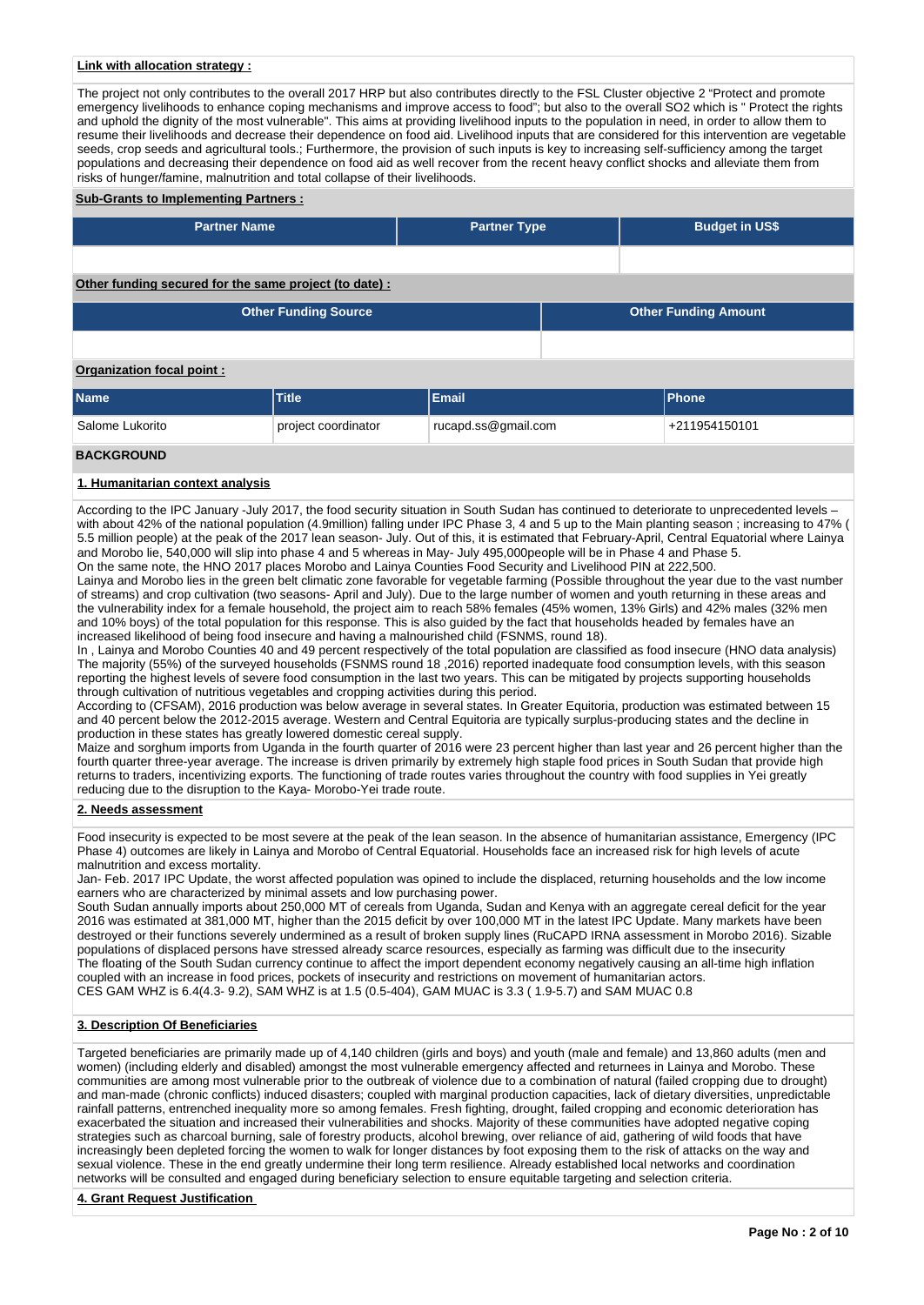Fighting in the Greater Equatorial has devastated and negatively impacted livelihoods in Morobo and Lainya Counties. This, combined with multiple displacements, destroyed markets or their functionality seriously undermined, deteriorating economy with the inflation rate standing at 800% year on year, poor terms of trade (FAO Situational report Jan 31 2017). The 2016 cropping season was either missed or farmers fled and left the crops in the farms whereas the lean season didn't really pick due to active insecurity. However, populations have slowly started trickling back into Morobo and Lainya Counties.

On a short term response, Vegetables are fast maturing and nutrition dense thus making them handy for the returning communities whereas the planting of crops like maize will be done in the second season come in handy for the long term response. Nutrient dense and fast maturing vegetable seeds distribution will target men, women and the youth (male and female) with access to farm lands, in addition to provision of basic agronomic trainings during distribution. The project will mainstream cross-cutting programmatic approaches that include application of Accountability to Affected Populations principles, Do No Harm, conflict sensitivity, gender equity, HIV/AIDS awareness and prevention, environmental conservation and sustainability. Through this project, RuCAPD aims at enabling the beneficiaries access and improve lifesaving livelihood support for better nutrition and enhanced resilience and protect their dignity-not rely on food aid for a living. RuCAPD enjoys good rapport with the local authorities which goes a long way into facilitating the implementation of the project. On the same note, RuCAPD is currently implementing a UNICEF funded education project in Morobo.

### **5. Complementarity**

RuCAPD enjoys good rapport with the local authorities which goes a long way into facilitating the implementation of the project. On the same note, RuCAPD is currently implementing a UNICEF project in Morobo County. This will be complemented with the SSFH project since production of vegetable and crops will help in strengthening nutrition which is a complement to education. RuCAPD will target boys and girls who are school going. Agriculture will also be in cooperated during social activities and trainings both in the school and the community at large

### **LOGICAL FRAMEWORK**

## **Overall project objective**

This project aims to equitably improve access to nutritious diets and diversified livelihoods through vegetable and crop production support interventions to enhance access to food and most vulnerable households communities in Morobo and Lainya Counties in Central Equotoria State.( 18,000 individuals receiving both the vegetable and crop kits).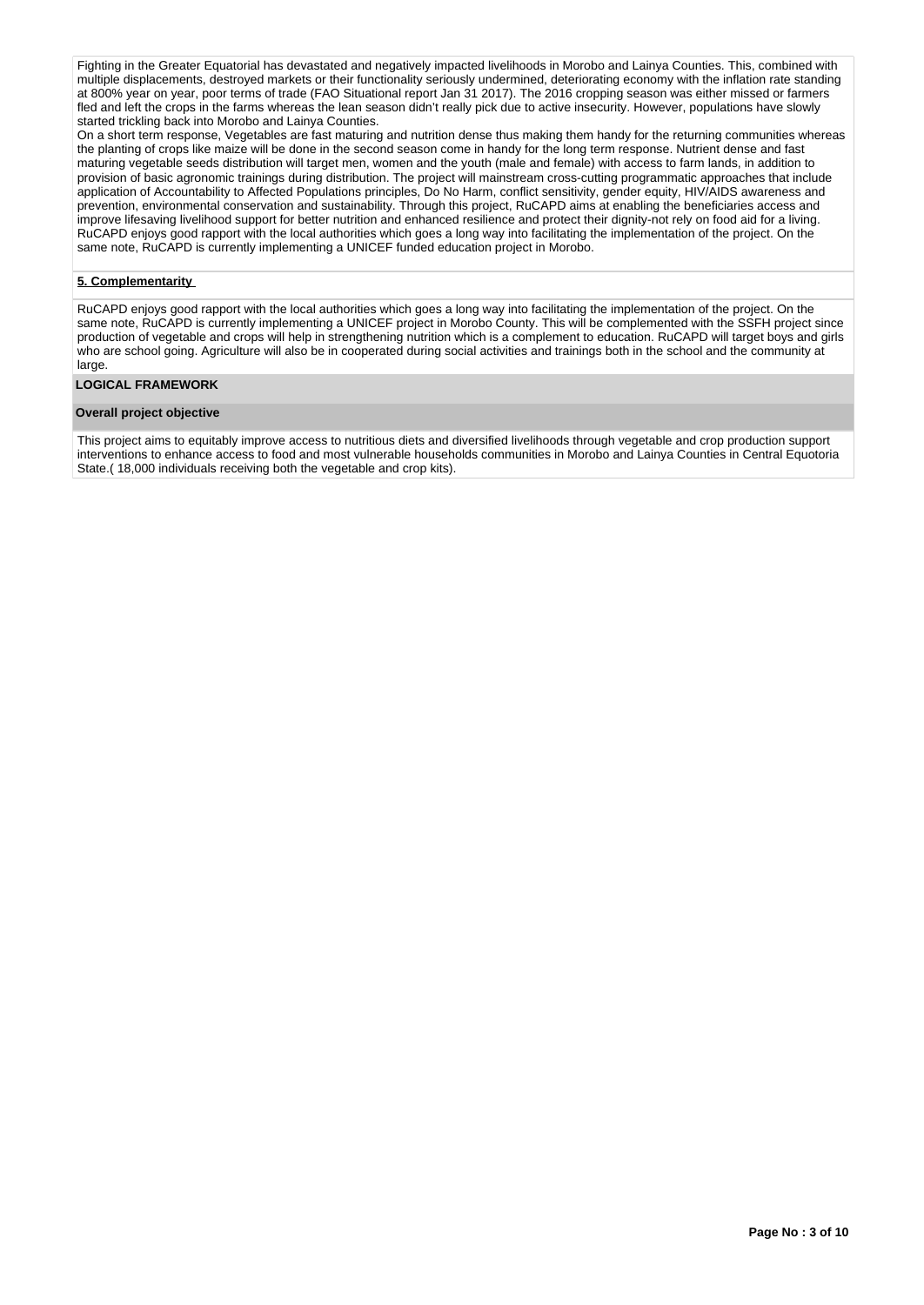| <b>FOOD SECURITY AND LIVELIHOODS</b>                                                                     |                                                                          |                                 |  |  |  |  |  |  |  |  |
|----------------------------------------------------------------------------------------------------------|--------------------------------------------------------------------------|---------------------------------|--|--|--|--|--|--|--|--|
| <b>Cluster objectives</b>                                                                                | <b>Strategic Response Plan (SRP) objectives</b>                          | <b>Percentage of activities</b> |  |  |  |  |  |  |  |  |
| Protect and promote emergency livelihoods<br>to enhance coping mechanisms and improve<br>access to food. | SO2: Protect the rights and uphold the dignity<br>of the most vulnerable | 100                             |  |  |  |  |  |  |  |  |

**Contribution to Cluster/Sector Objectives :** The project not only contributes to the overall 2017 HRP but also contributes directly to the FSL Cluster objective 2 "Protect and promote emergency livelihoods to enhance coping mechanisms and improve access to food." This will be done with the invaluable support from FAO and partners, with additional funding from SSHF, to scale up further the provision of vegetable kits and provision of crop seeds and tools to support to the most severely affected households and protect livelihood assets." This aims at providing livelihood inputs to the population in need, in order to allow them to resume their livelihoods and decrease their dependence on food aid. Livelihood inputs that are considered for this intervention are vegetable seeds, crop seeds and agricultural tools.; Furthermore, the provision of such inputs is key to increasing self-sufficiency among the target populations and decreasing their dependence on food aid as well recover from the recent heavy conflict shocks and alleviate them from risks of hunger/famine, malnutrition and total collapse of their livelihoods.

## **Outcome 1**

Ensure the livelihoods of the most vulnerable host community, IDPs and returnees in Morobo and Lainya Counties are protected and rehabilitated from the phase 4&5 by sustainably restored,improved and maintained own livelihood production through crop production; and the resultant sustainable self reliant livelihood and food security in the two project sites.

### **Output 1.1**

## **Description**

The livelihoods of 18,000 individuals from the IDP, Returnee and host community population in Morobo and Lainya counties are improved, restored; and self reliance and sustainability maintained through vegetable production.

#### **Assumptions & Risks**

Key assumption is that security in Morobo,Lainya and Yei will prevail with the current political crisis being resolved so that we have unhindered humanitarian access and that local administration and beneficiary communities fully cooperate and support the implementation of the project. In this intervention, RuCAPD has the assumption that timely and adequate availability of emergency kits from the FAO core pipeline will be availed for ample implementation. Risks here would include issues like escalation of violence in the dry season thus limiting the humanitarian

operational space through constrained access and due to insecurity and restrictive regulations and or interference with humanitarian work and movement from the warring parties.

## **Indicators**

|                                |                                                                                |                                                                                                                                                                                                                              | <b>End cycle beneficiaries</b> |                                |             |              | End<br>cycle  |  |  |
|--------------------------------|--------------------------------------------------------------------------------|------------------------------------------------------------------------------------------------------------------------------------------------------------------------------------------------------------------------------|--------------------------------|--------------------------------|-------------|--------------|---------------|--|--|
| Code                           | <b>Cluster</b>                                                                 | <b>Indicator</b>                                                                                                                                                                                                             | <b>Men</b>                     | <b>Women</b>                   | <b>Boys</b> | <b>Girls</b> | <b>Target</b> |  |  |
| Indicator 1.1.1                | <b>FOOD SECURITY AND</b><br><b>LIVELIHOODS</b>                                 | [Frontline] Quantity of vegetable seeds distributed<br>(Kg)                                                                                                                                                                  |                                |                                |             |              | 30,960        |  |  |
| staff.                         |                                                                                | Means of Verification: Photographs, beneficiary registration forms, Waybills, RPDM by RuCAPD, interim and final reports by RuCAPD                                                                                            |                                |                                |             |              |               |  |  |
| Indicator 1.1.2                | <b>FOOD SECURITY AND</b><br><b>LIVELIHOODS</b>                                 | [Frontline] Number of people provided with<br>vegetable seeds                                                                                                                                                                | 5,760                          | 8,100                          | 1,80<br>0   | 2,34<br>0    | 18,000        |  |  |
|                                | <b>Means of Verification:</b> Photographs, registration and distribution forms |                                                                                                                                                                                                                              |                                |                                |             |              |               |  |  |
| <b>Activities</b>              |                                                                                |                                                                                                                                                                                                                              |                                |                                |             |              |               |  |  |
| Activity 1.1.1                 |                                                                                |                                                                                                                                                                                                                              |                                |                                |             |              |               |  |  |
|                                |                                                                                | Community mobilization, sensitization and beneficiaries selection and registration in Morobo and Lainya Counties.                                                                                                            |                                |                                |             |              |               |  |  |
| Activity 1.1.2                 |                                                                                |                                                                                                                                                                                                                              |                                |                                |             |              |               |  |  |
|                                |                                                                                | Transport of inputs from collection point to warehouse then to the distribution sites in the 11 payams- 6 in Morobo and 5 in Lainya.                                                                                         |                                |                                |             |              |               |  |  |
| Activity 1.1.3                 |                                                                                |                                                                                                                                                                                                                              |                                |                                |             |              |               |  |  |
|                                |                                                                                | Distribution of life saving vegetable kits to the most vulnerable in Morobo and Lainya counties.                                                                                                                             |                                |                                |             |              |               |  |  |
| Activity 1.1.4                 |                                                                                |                                                                                                                                                                                                                              |                                |                                |             |              |               |  |  |
|                                | Basic training on agronomy and best practice for optimal harvest.              |                                                                                                                                                                                                                              |                                |                                |             |              |               |  |  |
| Output 1.2                     |                                                                                |                                                                                                                                                                                                                              |                                |                                |             |              |               |  |  |
| <b>Description</b>             |                                                                                |                                                                                                                                                                                                                              |                                |                                |             |              |               |  |  |
|                                |                                                                                | The livelihoods of 18,000 individuals from the IDP, Returnee and host community population in Morobo and Lainya counties are improved,<br>restored; and self reliance and sustainability maintained through crop production. |                                |                                |             |              |               |  |  |
| <b>Assumptions &amp; Risks</b> |                                                                                |                                                                                                                                                                                                                              |                                |                                |             |              |               |  |  |
|                                |                                                                                |                                                                                                                                                                                                                              |                                |                                |             |              |               |  |  |
| <b>Indicators</b>              |                                                                                |                                                                                                                                                                                                                              |                                |                                |             |              |               |  |  |
|                                |                                                                                |                                                                                                                                                                                                                              |                                | <b>End cycle beneficiaries</b> |             |              | End<br>cycle  |  |  |
| Code                           | <b>Cluster</b>                                                                 | <b>Indicator</b>                                                                                                                                                                                                             | <b>Men</b>                     | <b>Women</b>                   | <b>Boys</b> | <b>Girls</b> | <b>Target</b> |  |  |
| Indicator 1.2.1                | <b>FOOD SECURITY AND</b><br><b>LIVELIHOODS</b>                                 | [Frontline] Number of people provided with crops<br>8,100<br>1,80<br>5,760<br>0<br>seeds                                                                                                                                     |                                |                                |             | 2,34<br>0    |               |  |  |

**Means of Verification :** Photographs, registration forms, interim and final reports by RuCAPD.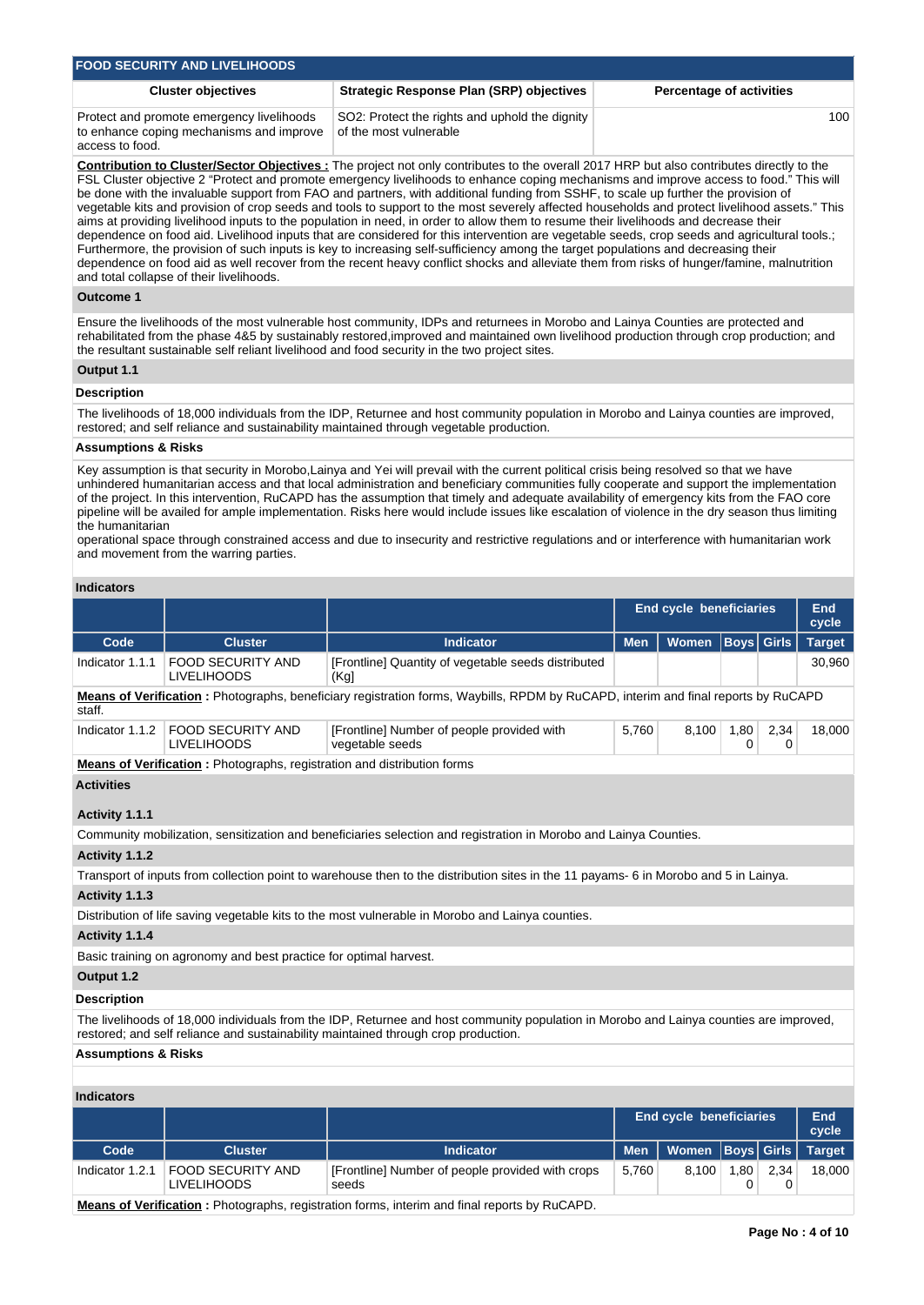| Indicator 1.2.2                                                                                                | <b>FOOD SECURITY AND</b><br><b>LIVELIHOODS</b> | [Frontline] Quantity of crop seeds distributed (Kg]                                                                                  |  |  |  |  | 297,000 |  |  |  |  |  |
|----------------------------------------------------------------------------------------------------------------|------------------------------------------------|--------------------------------------------------------------------------------------------------------------------------------------|--|--|--|--|---------|--|--|--|--|--|
| <b>Means of Verification</b> : Photographs, registration forms, waybills, interim and final reports by RuCAPD. |                                                |                                                                                                                                      |  |  |  |  |         |  |  |  |  |  |
| <b>Activities</b>                                                                                              |                                                |                                                                                                                                      |  |  |  |  |         |  |  |  |  |  |
|                                                                                                                |                                                |                                                                                                                                      |  |  |  |  |         |  |  |  |  |  |
| Activity 1.2.1                                                                                                 |                                                |                                                                                                                                      |  |  |  |  |         |  |  |  |  |  |
|                                                                                                                |                                                | Community mobilization, sensitization and beneficiaries selection and registration in Morobo and Lainya counties.                    |  |  |  |  |         |  |  |  |  |  |
| Activity 1.2.2                                                                                                 |                                                |                                                                                                                                      |  |  |  |  |         |  |  |  |  |  |
|                                                                                                                |                                                | Transport of inputs from collection point to warehouse then to the distribution sites in the 11 payams- 6 in Morobo and 5 in Lainya. |  |  |  |  |         |  |  |  |  |  |
| Activity 1.2.3                                                                                                 |                                                |                                                                                                                                      |  |  |  |  |         |  |  |  |  |  |
|                                                                                                                |                                                | Distribution of lifesaving crop kits to the most vulnerable in Morobo and Lainya counties.                                           |  |  |  |  |         |  |  |  |  |  |
| Activity 1.2.4                                                                                                 |                                                |                                                                                                                                      |  |  |  |  |         |  |  |  |  |  |
| Basic training on agronomy and best practice for optimal harvest.                                              |                                                |                                                                                                                                      |  |  |  |  |         |  |  |  |  |  |
| <b>Additional Targets:</b>                                                                                     |                                                |                                                                                                                                      |  |  |  |  |         |  |  |  |  |  |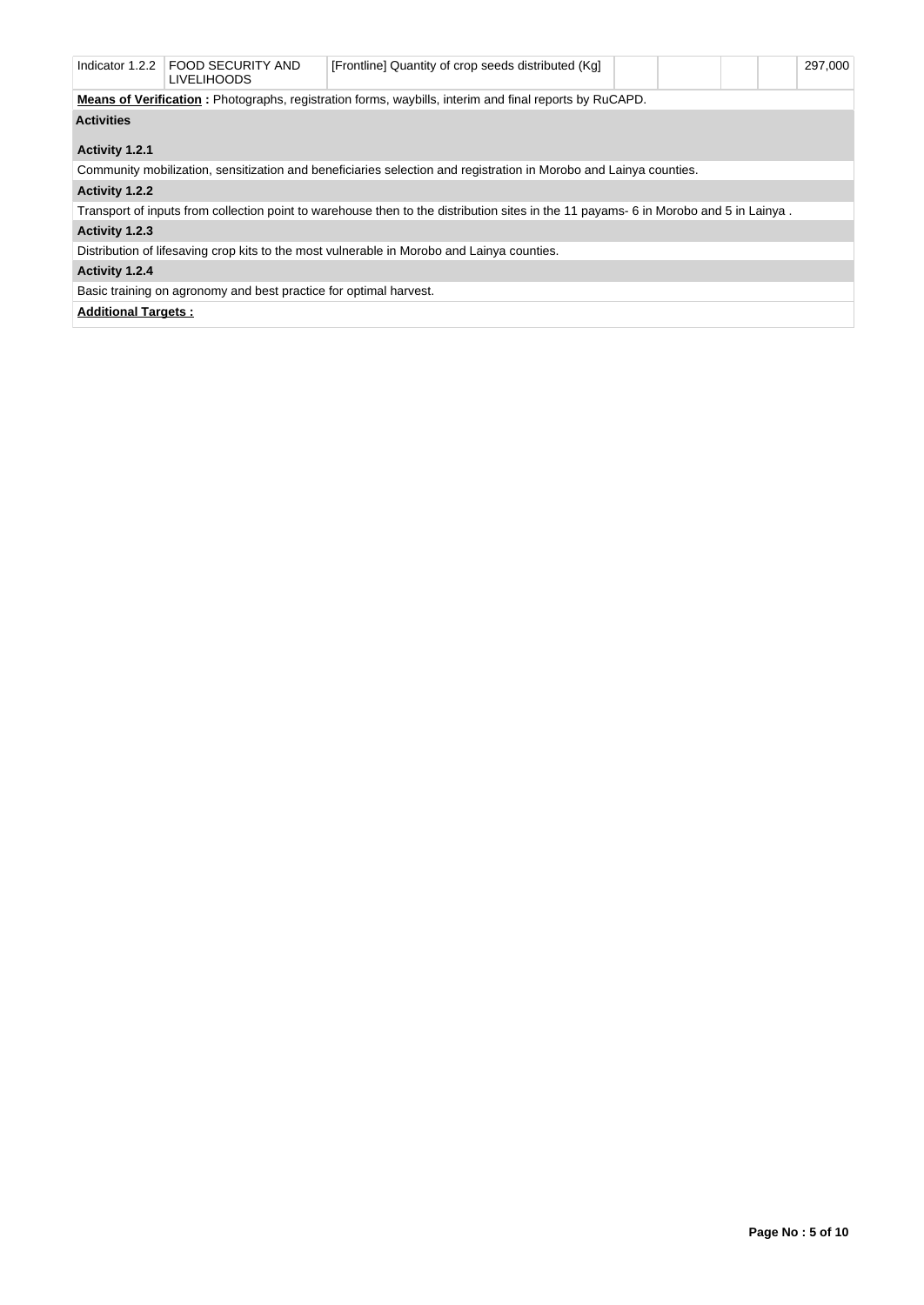## **Monitoring & Reporting plan**

RuCAPD staff both at Headquarter and field level will be involved in the project as per their expertise requirements. The project Coordinator and the monitoring and Evaluation officer will compile all the reports on a monthly basis throughout the project span. This will involve documentation of all inputs received and keeping the records safely i.e waybills, registration forms and other field reports. Registration of a total of 18,000 individuals and distribution of 18,000 vegetable kits and 18,000 crop kits will also be carried out using appropriate forms ' (we will use the FAO standardized forms - hard copies and web-based forms - enketo ).

Distribution lists will be well kept and Reports of the community mobilization drives will also be prepared.

Photographs will be taken throughout the project. PDM using the standard FAO forms will be carried out once in each of the two project sites.

In this project, RuCAPD will use the project implementation Status and Results Reporting system which gives more prominence to results. RuCAPD field staff will be doing a weekly data collection from the field and the data submitted to the project coordinator who together with the M&E officer will compile monthly reports which will constitute the interim report then finally the Implementation Completion and Results report or final report.

On the same note, RuCAPD will be doing a monthly report of actual and planned activities to the FSL cluster.

All stakeholders (e.g. local authorities, women leaders, MARF, FAO, RuCAPD) in the project sites are part and parcel of the whole process since RuCAPD undertakes monitoring as an internal projects management tool.

FAO will be RuCAPD's technical backstop throughout the project.

## **Workplan**

| <b>Activitydescription</b>                                                                                                                              | Year | 1 | $\overline{2}$ | 3 | 5 | 6. |    | 8        | $\overline{9}$ | 10 11 12     |  |
|---------------------------------------------------------------------------------------------------------------------------------------------------------|------|---|----------------|---|---|----|----|----------|----------------|--------------|--|
| Activity 1.1.1: Community mobilization, sensitization and beneficiaries selection<br>and registration in Morobo and Lainya Counties.                    | 2017 |   |                |   | Χ |    |    |          |                |              |  |
| Activity 1.1.2: Transport of inputs from collection point to warehouse then to the<br>distribution sites in the 11 payams- 6 in Morobo and 5 in Lainya. | 2017 |   |                |   | X | X  |    |          |                |              |  |
| Activity 1.1.3: Distribution of life saving vegetable kits to the most vulnerable in<br>Morobo and Lainya counties.                                     | 2017 |   |                |   | X | X  | X  |          |                |              |  |
| Activity 1.1.4: Basic training on agronomy and best practice for optimal harvest.                                                                       | 2017 |   |                |   |   | X  | X. | $\times$ | IX.            | $\mathsf{x}$ |  |
| Activity 1.2.1: Community mobilization, sensitization and beneficiaries selection<br>and registration in Morobo and Lainya counties.                    | 2017 |   |                |   | X |    |    |          |                |              |  |
| Activity 1.2.2: Transport of inputs from collection point to warehouse then to the<br>distribution sites in the 11 payams- 6 in Morobo and 5 in Lainya. | 2017 |   |                |   | Χ | X  |    |          |                |              |  |
| Activity 1.2.3: Distribution of lifesaving crop kits to the most vulnerable in Morobo<br>and Lainya counties.                                           | 2017 |   |                |   | X | X  |    |          |                |              |  |
| Activity 1.2.4: Basic training on agronomy and best practice for optimal harvest.                                                                       | 2017 |   |                |   |   | X  | X  | X        | X.             | $\mathsf{x}$ |  |

## **OTHER INFO**

## **Accountability to Affected Populations**

RuCAPD is committed to being accountable to the affected populations since it has been trained by FAO on AAP; and has since been incorporating AAP in all projects undertaken.

RuCAPD as is the practice, will involve the participation of all the stakeholders (local authority, women leaders, elderly, youth) in all needs assessment and as well as monitoring, review and evaluation process for the project.

From the beginning of fund search to the closure of the project, RuCAPD duly involves the affected communities/populations.

Feedback (positive and negative) from the community we serve is paramount to our projects. This will also be for this project. RuCAPD, being a national NGO mostly uses local language in the field to effectively communicate about services and humanitarian support available. Arabic and English are also used but not as much as mother tongue.

RuCAPD has at least one staff in each project sites that is responsible for protection from sexual exploitation. These officers closely monitor the projects and activities of the organization and report if there is any issue.

#### **Implementation Plan**

RuCAPD's presence and human resource in the proposed areas and activities is the main advantage for the success of this response. Our staff on ground have been involving the different stakeholders including the local authorities from the time we started lobbying for funding.

## **Coordination with other Organizations in project area**

| Name of the organization                 | Areas/activities of collaboration and rationale                                                                                                                                                                                                                                                                          |
|------------------------------------------|--------------------------------------------------------------------------------------------------------------------------------------------------------------------------------------------------------------------------------------------------------------------------------------------------------------------------|
| <b>FAO</b>                               | FAO is not only the pipeline manager but also the technical backstop<br>for this project. RuCAPD, will, therefore be using the standard<br>procedures laid down by FAO. We will adhere to the FAO project<br>implementation proceudres since we will sign an In-Kind LoA which<br>is well documentad and follwed by FAO. |
| Plan International                       | RuCAPD will collaborate with Plan since they are one of the other<br>strong FSL partners on ground.                                                                                                                                                                                                                      |
| Truck and vehicle owners                 | These are important in the moevement of staff and inputs during the<br>project implementation. RuCAPD will require their services for the<br>success of this project.                                                                                                                                                    |
| <b>Environment Marker Of The Project</b> |                                                                                                                                                                                                                                                                                                                          |

B+: Medium environmental impact with mitigation(sector guidance)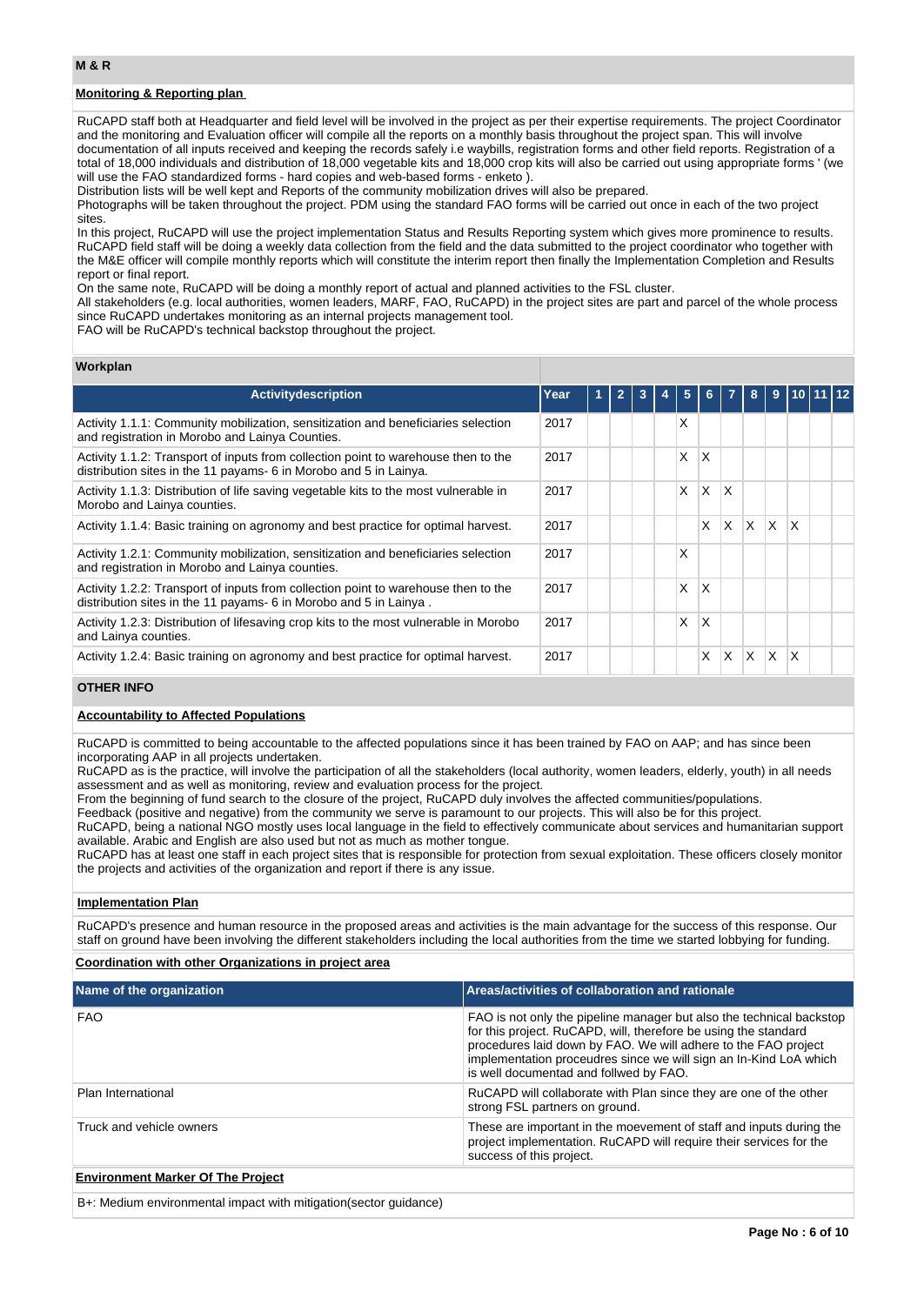#### **Gender Marker Of The Project**

2b-The principal purpose of the project is to advance gender equality

### **Justify Chosen Gender Marker Code**

RuCAPD understands that women, men, boys and girls have different roles and responsibilities in addition to each gender category being affected differently by conflict and poverty conditions including Food Insecurity. RuCAPD will, therefore, make sure there is no discrimination, impartiality is observed and adhered to, gender segregation and meaningful /appropriate access to proposed services whilst catering for specific needs of girls, women, youth (male and female) and men including the elderly and disabled. RuCAPD will endeavor equitable participation of men, women, girls and boys in project design, implementation, monitoring and evaluations; Young mothers, women (including elderly) and girls will be a focus of nutrition-sensitive vegetable production activities. Men and youth will be targeted in the cropping interventions.

### **Protection Mainstreaming**

RuCAPD will in cooperate gender-sensitive programming and implementation by participatory gender analysis to identify the practical and strategic needs and disparities of women and men. Gender-disaggregated data are used to analyses and address gender gaps with major priority on equity to access inputs and trainings. This increases household productive ability and reduces exposure to sexual violence and GBV. Gender markers are used during implementation to track the active involvement of women and men and participatory gender-sensitive M&E mechanisms are used to ensure that beneficiaries are involved to determine the changes in their livelihoods as a result of the project.

## **Country Specific Information**

### **Safety and Security**

RuCAPD staff are fully aware of risks related to the dynamics of the South Sudan conflict that limits the humanitarian operational space through constrained access and due to insecurity and restrictive regulations and or interference with humanitarian work and movement from the warring parties. We will therefore endeavor to stay and deliver. The good rapport that RuCAPD enjoys with the local authority will go a long way into affecting the security of the staff during the implementation of the project.This will help advise accordingly.

#### **Access**

Access to the project sites is highly dependent on the security dynamics. However, the good rapport that RuCAPD has with the local authorities and community in these areas will be the enabling factor for access.On the other hand ,with political crisis resolved to allow for unhindered humanitarian access and that local administration and beneficiary communities collaborate and back the implementation of this project.

## **BUDGET**

| Code | <b>Budget Line Description</b>                                                                        |   | $D/S$ Quantity | Unit<br>cost           | <b>Duration</b><br><b>Recurran</b><br>ce | $\%$<br>charged<br>to CHF | <b>Total Cost</b> |
|------|-------------------------------------------------------------------------------------------------------|---|----------------|------------------------|------------------------------------------|---------------------------|-------------------|
|      | <b>Staff and Other Personnel Costs</b>                                                                |   |                |                        |                                          |                           |                   |
| 1.1  | <b>Country Director</b>                                                                               | s | 1 <sup>1</sup> | 900.0<br>0             | 6                                        | 50.00                     | 2,700.00          |
|      | Oversee overall project implementation                                                                |   |                |                        |                                          |                           |                   |
| 1.2  | project coordinator                                                                                   | D |                | $1 \mid 1,300$<br>.00. | 6                                        | 100.00                    | 7,800.00          |
|      | in charge of coordination of the entire project, based at head office but with frequent field visits. |   |                |                        |                                          |                           |                   |
| 1.3  | Project Manager                                                                                       | D |                | 2 700.0<br>0           | 6                                        | 100.00                    | 8,400.00          |
|      | To manage the implementation of the project. one for each project site.                               |   |                |                        |                                          |                           |                   |
| 1.4  | Agriculuralist                                                                                        | D |                | 2   800.0<br>0         | 6                                        | 100.00                    | 9,600.00          |
|      | To provide technical support and guidance one for each project site                                   |   |                |                        |                                          |                           |                   |
| 1.5  | Project officers                                                                                      | D |                | 2   500.0<br>0         | 6                                        | 100.00                    | 6,000.00          |
|      | For project implementation. one for each location                                                     |   |                |                        |                                          |                           |                   |
| 1.6  | <b>Field officers</b>                                                                                 | D | 9 <sup>1</sup> | 400.0<br>0             | 6                                        | 100.00                    | 21,600.00         |
|      | Based at field level. help run the project. four for each location                                    |   |                |                        |                                          |                           |                   |
| 1.7  | <b>Finance Officer</b>                                                                                | s | 1 <sup>1</sup> | 800.0<br>0             | 6                                        | 50.00                     | 2.400.00          |
|      | For financial management, book keeping and project issues.                                            |   |                |                        |                                          |                           |                   |
| 1.8  | Logistic Officer                                                                                      | s | 1 <sup>1</sup> | 800.0<br>0             | 6                                        | 50.00                     | 2,400.00          |
|      | in charge of logistic issues                                                                          |   |                |                        |                                          |                           |                   |
| 1.9  | support staff                                                                                         | s |                | 3 200.0<br>0           | 6                                        | 50.00                     | 1,800.00          |
|      | help in supporting the project- 1 cleaner, 2 guards.                                                  |   |                |                        |                                          |                           |                   |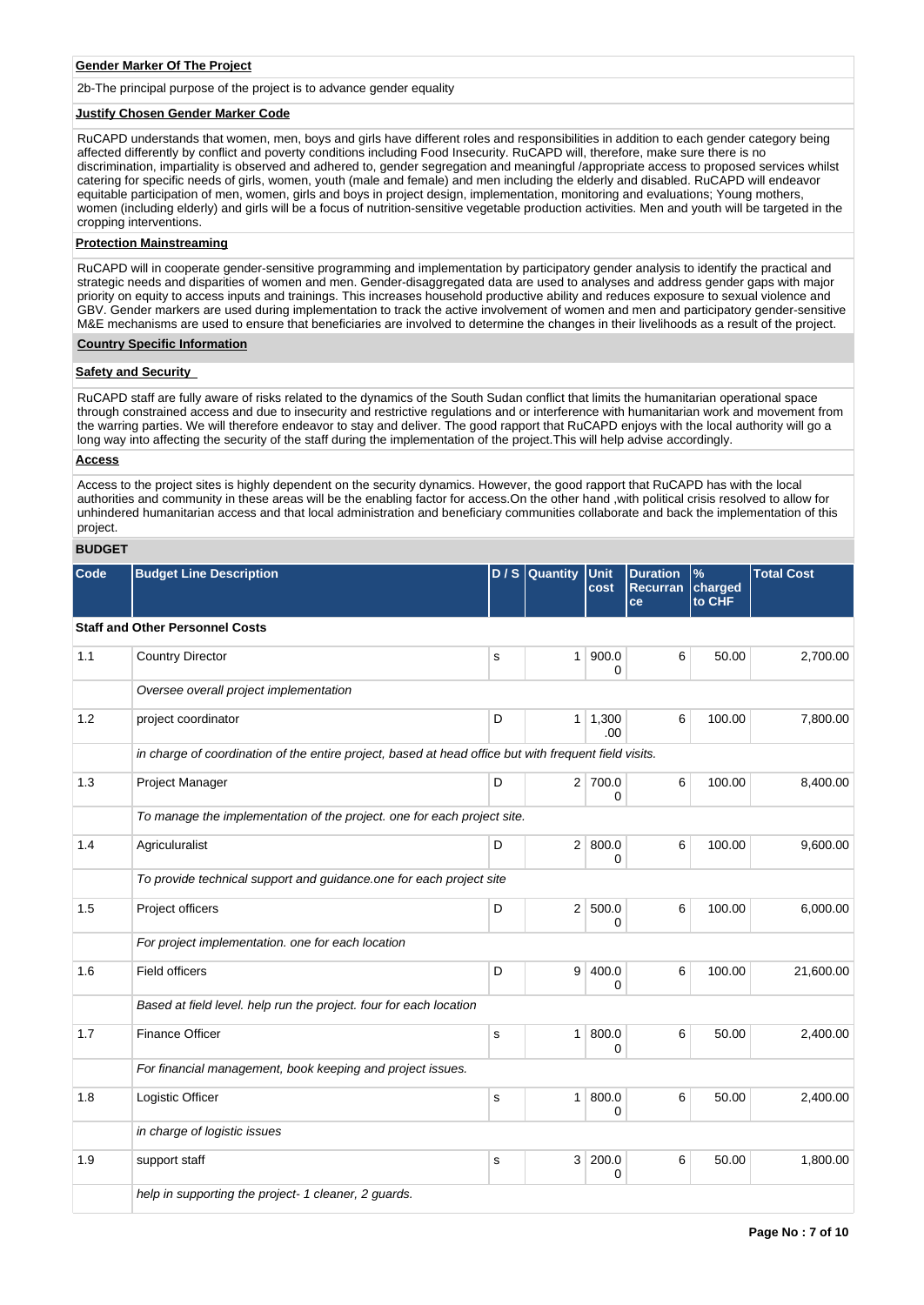| 1.10             | M&E                                                                                                                                                                                                                                                     | S | 1               | 600.0<br>0            | 6                       | 50.00  | 1,800.00  |
|------------------|---------------------------------------------------------------------------------------------------------------------------------------------------------------------------------------------------------------------------------------------------------|---|-----------------|-----------------------|-------------------------|--------|-----------|
|                  | Evaluates the project from start to end of implementation                                                                                                                                                                                               |   |                 |                       |                         |        |           |
| 1.11             | Driver                                                                                                                                                                                                                                                  | s | 1 <sup>1</sup>  | 200.0<br>0            | 6                       | 50.00  | 600.00    |
|                  | Based at Juba level                                                                                                                                                                                                                                     |   |                 |                       |                         |        |           |
|                  | <b>Section Total</b>                                                                                                                                                                                                                                    |   |                 |                       |                         |        | 65,100.00 |
|                  | <b>Supplies, Commodities, Materials</b>                                                                                                                                                                                                                 |   |                 |                       |                         |        |           |
| 2.1              | Stakeholders Mobilisation, Planning and Review Meetings                                                                                                                                                                                                 | D |                 | $3 \mid 1,500$<br>.00 | $\mathbf{1}$            | 100.00 | 4,500.00  |
|                  | These are initial preparatory activities of engaging the community members and beneficiaries informing them about the project<br>and rooting for their support from start to end of the project.                                                        |   |                 |                       |                         |        |           |
| 2.2              | Beneficiary iddentiifcation and registration(printing of tokens,<br>compiling of beneficiary lists)                                                                                                                                                     | D |                 | $3 \mid 1,500$<br>.00 | 1                       | 100.00 | 4,500.00  |
|                  | To facilitate identification of the beneficiaries thus smooth distribution process.                                                                                                                                                                     |   |                 |                       |                         |        |           |
| 2.3              | distribution of inputs                                                                                                                                                                                                                                  | D |                 | 3   6,000<br>.00      | $\mathbf{1}$            | 100.00 | 18,000.00 |
|                  | This will be used to cater for the distribution of the vegetable seeds, the enuerators, distrbution in the payams and bomas, of<br>Morobo and Yei Counties; crowd controllers and head potters depending on the distance and amount of inputs involved. |   |                 |                       |                         |        |           |
|                  | <b>Section Total</b>                                                                                                                                                                                                                                    |   |                 |                       |                         |        | 27,000.00 |
| <b>Equipment</b> |                                                                                                                                                                                                                                                         |   |                 |                       |                         |        |           |
| 3.1              | Camera                                                                                                                                                                                                                                                  | D | 4               | 400.0<br>0            | 1                       | 100.00 | 1,600.00  |
|                  | Camera will be used for taking photos for justification and documentation                                                                                                                                                                               |   |                 |                       |                         |        |           |
| 3.2              | Laptop                                                                                                                                                                                                                                                  | D |                 | $2 \mid 1,500$<br>.00 | 1                       | 100.00 | 3,000.00  |
|                  | Laptop use in supporting the project in terms of reporting and data entry                                                                                                                                                                               |   |                 |                       |                         |        |           |
| 3.3              | Camping Tents/Field Survival Kits                                                                                                                                                                                                                       | D | 30 <sup>1</sup> | 100.0<br>0            | 1                       | 100.00 | 3,000.00  |
|                  | Used by project implementation officers in the deep field areas of project sites                                                                                                                                                                        |   |                 |                       |                         |        |           |
|                  | <b>Section Total</b>                                                                                                                                                                                                                                    |   |                 |                       |                         |        | 7,600.00  |
|                  | <b>Contractual Services</b>                                                                                                                                                                                                                             |   |                 |                       |                         |        |           |
| 4.1              | Transport of inputs                                                                                                                                                                                                                                     | D |                 | 4 7,500<br>.00        |                         | 100.00 | 30,000.00 |
|                  | From collection point to warehouse                                                                                                                                                                                                                      |   |                 |                       |                         |        |           |
| 4.2              | Transport of inputs                                                                                                                                                                                                                                     | D |                 | 10 1,000<br>.00       | $\mathbf{1}$            | 100.00 | 10,000.00 |
|                  | From warehouse to distribution sites                                                                                                                                                                                                                    |   |                 |                       |                         |        |           |
| 4.3              | Hiring of vehicle                                                                                                                                                                                                                                       | D | 2 <sup>2</sup>  | 1,500<br>.00          | 6                       | 100.00 | 18,000.00 |
|                  | For project supervision                                                                                                                                                                                                                                 |   |                 |                       |                         |        |           |
| 4.4              | Loading and offloading                                                                                                                                                                                                                                  | D | 10 <sup>1</sup> | 300.0<br>0            | 1                       | 100.00 | 3,000.00  |
|                  | Loading and offloading of the inputs                                                                                                                                                                                                                    |   |                 |                       |                         |        |           |
| 4.5              | Warehouse rent                                                                                                                                                                                                                                          | D |                 | $3 \mid 1,000$<br>.00 | 3                       | 100.00 | 9,000.00  |
|                  | For storage of the inputs in the three sites                                                                                                                                                                                                            |   |                 |                       |                         |        |           |
|                  | <b>Section Total</b>                                                                                                                                                                                                                                    |   |                 |                       |                         |        | 70,000.00 |
| <b>Travel</b>    |                                                                                                                                                                                                                                                         |   |                 |                       |                         |        |           |
| 5.1              | Flight costs to and from the project sites                                                                                                                                                                                                              | D | 10 <sup>1</sup> | 275.0<br>0            | $\overline{\mathbf{c}}$ | 100.00 | 5,500.00  |
|                  | for staff key to the implementation of the project. Based on the current UNHAS rates.                                                                                                                                                                   |   |                 |                       |                         |        |           |
| 5.2              | DSA project implementing officers including M&E, Project<br>officers                                                                                                                                                                                    | D |                 | 7 74.00               | 10                      | 100.00 | 5,180.00  |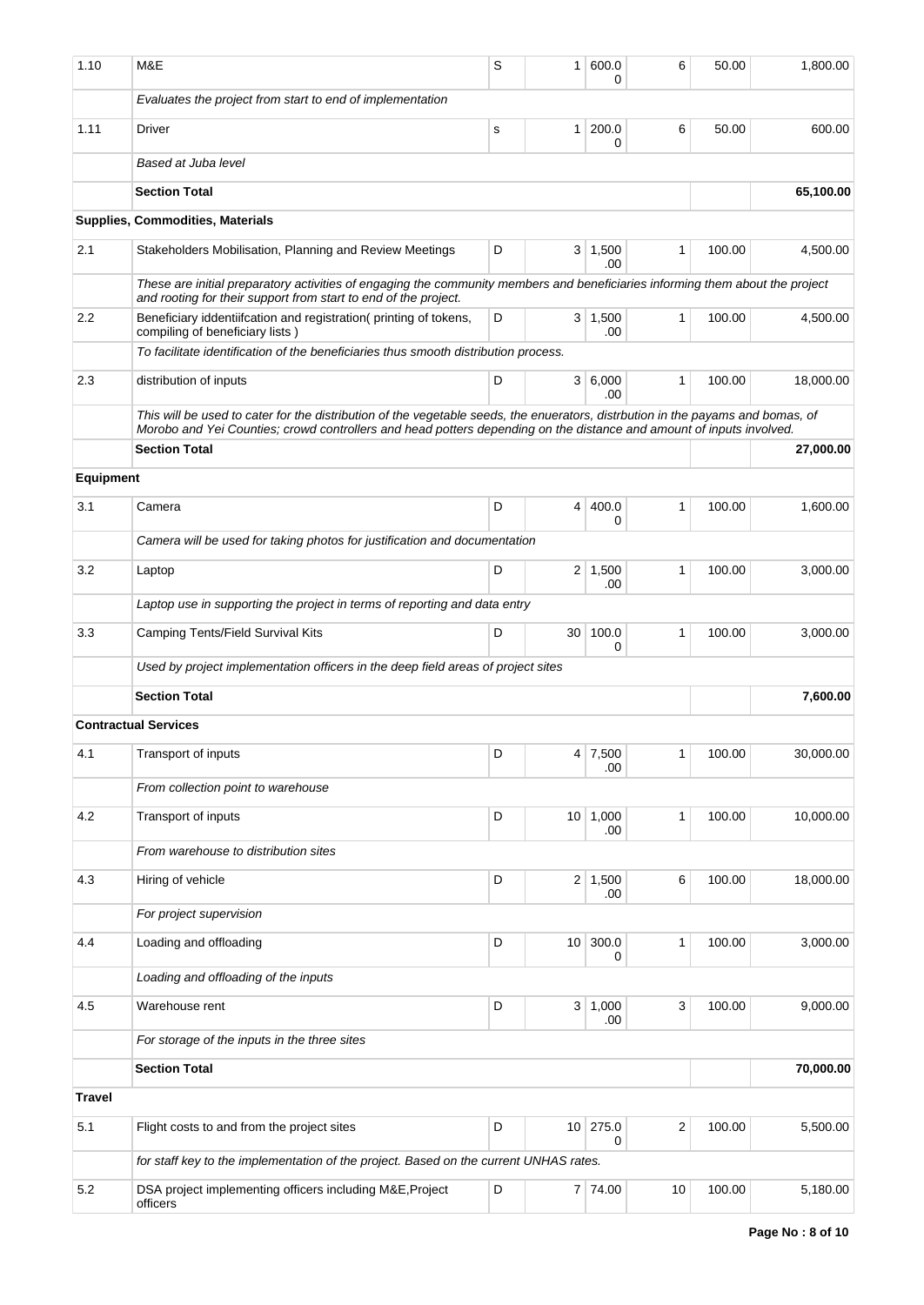|                          | 80 USD per day.                                                                        |                                                                     |                                                               |           |                |                       |              |                      |            |
|--------------------------|----------------------------------------------------------------------------------------|---------------------------------------------------------------------|---------------------------------------------------------------|-----------|----------------|-----------------------|--------------|----------------------|------------|
| $5.3\,$                  | Accomodation at the SPC Morobo compound and Harvesters<br>ministries compuound in Yei. |                                                                     |                                                               | D         | 13             | 40.00                 | 10           | 100.00               | 5,200.00   |
|                          | 40 USD per day/night.                                                                  |                                                                     |                                                               |           |                |                       |              |                      |            |
|                          | <b>Section Total</b>                                                                   |                                                                     |                                                               |           |                |                       |              |                      | 15,880.00  |
|                          | <b>General Operating and Other Direct Costs</b>                                        |                                                                     |                                                               |           |                |                       |              |                      |            |
| 7.1                      | Fuel for generator                                                                     |                                                                     |                                                               | D         | 3 <sup>1</sup> | 500.0<br>0            | 6            | 100.00               | 9,000.00   |
|                          | Field and head office                                                                  |                                                                     |                                                               |           |                |                       |              |                      |            |
| 7.2                      | stationery and office suppllies                                                        |                                                                     |                                                               | D         | 2 <sup>1</sup> | 446.3<br>6            | 6            | 100.00               | 5,356.32   |
|                          | for Morobo and Juba Office                                                             |                                                                     |                                                               |           |                |                       |              |                      |            |
| 7.3                      | Communication                                                                          |                                                                     |                                                               | D         | 3 <sup>2</sup> | 1,000<br>.00          | 6            | 100.00               | 18,000.00  |
|                          | Thuraya, phone, internet                                                               |                                                                     |                                                               |           |                |                       |              |                      |            |
| 7.4                      | Office rent                                                                            |                                                                     |                                                               | S         | 1              | 4,000<br>.00          | 6            | 50.00                | 12,000.00  |
|                          | head office                                                                            |                                                                     |                                                               |           |                |                       |              |                      |            |
| $7.5\,$                  | Office Rent                                                                            |                                                                     |                                                               | S         |                | $2 \mid 1,500$<br>.00 | 6            | 50.00                | 9,000.00   |
|                          | Field                                                                                  |                                                                     |                                                               |           |                |                       |              |                      |            |
| 7.6                      | Visibility materials                                                                   |                                                                     |                                                               | S         |                | 4 1,000<br>.00        | $\mathbf{1}$ | 100.00               | 4,000.00   |
|                          | T shirts, banners, caps, khangas.                                                      |                                                                     |                                                               |           |                |                       |              |                      |            |
| 7.7                      | Vehicle miantenance cost                                                               |                                                                     |                                                               | S         | 3 <sup>1</sup> | 300.0<br>0            | 6            | 100.00               | 5,400.00   |
|                          | For fueling, servicing and general maintenance of the cehicle                          |                                                                     |                                                               |           |                |                       |              |                      |            |
| 7.8                      | Bank charges                                                                           |                                                                     |                                                               | D         | 1              | 4,000<br>.00          | $\mathbf{1}$ | 100.00               | 4,000.00   |
|                          | For banks charges                                                                      |                                                                     |                                                               |           |                |                       |              |                      |            |
|                          | <b>Section Total</b>                                                                   |                                                                     |                                                               | 66,756.32 |                |                       |              |                      |            |
| <b>SubTotal</b>          |                                                                                        |                                                                     |                                                               |           | 147.00         |                       |              |                      | 252,336.32 |
| Direct                   |                                                                                        | 210,236.32                                                          |                                                               |           |                |                       |              |                      |            |
| Support                  |                                                                                        |                                                                     |                                                               |           |                |                       |              |                      | 42,100.00  |
| <b>PSC Cost</b>          |                                                                                        |                                                                     |                                                               |           |                |                       |              |                      |            |
| <b>PSC Cost Percent</b>  |                                                                                        |                                                                     |                                                               |           |                |                       |              |                      | 7.00       |
| <b>PSC Amount</b>        |                                                                                        |                                                                     |                                                               |           |                |                       |              |                      | 17,663.54  |
| <b>Total Cost</b>        |                                                                                        |                                                                     |                                                               |           |                |                       |              |                      | 269,999.86 |
| <b>Project Locations</b> |                                                                                        |                                                                     |                                                               |           |                |                       |              |                      |            |
|                          | Location                                                                               | <b>Estimated</b><br>percentage<br>of budget<br>for each<br>location | <b>Estimated number of beneficiaries</b><br>for each location |           |                |                       |              | <b>Activity Name</b> |            |

|                             |  |          | Men   Women   Boys   Girls   Total |                             |  |                 |  |  |
|-----------------------------|--|----------|------------------------------------|-----------------------------|--|-----------------|--|--|
| Central Equatoria -> Lainya |  | 50 2,880 | 4,050                              |                             |  | 900 1,170 9,000 |  |  |
| Central Equatoria -> Morobo |  | 50 2,880 | 4,050                              |                             |  | 900 1,170 9,000 |  |  |
| <b>Documents</b>            |  |          |                                    |                             |  |                 |  |  |
| <b>Category Name</b>        |  |          |                                    | <b>Document Description</b> |  |                 |  |  |